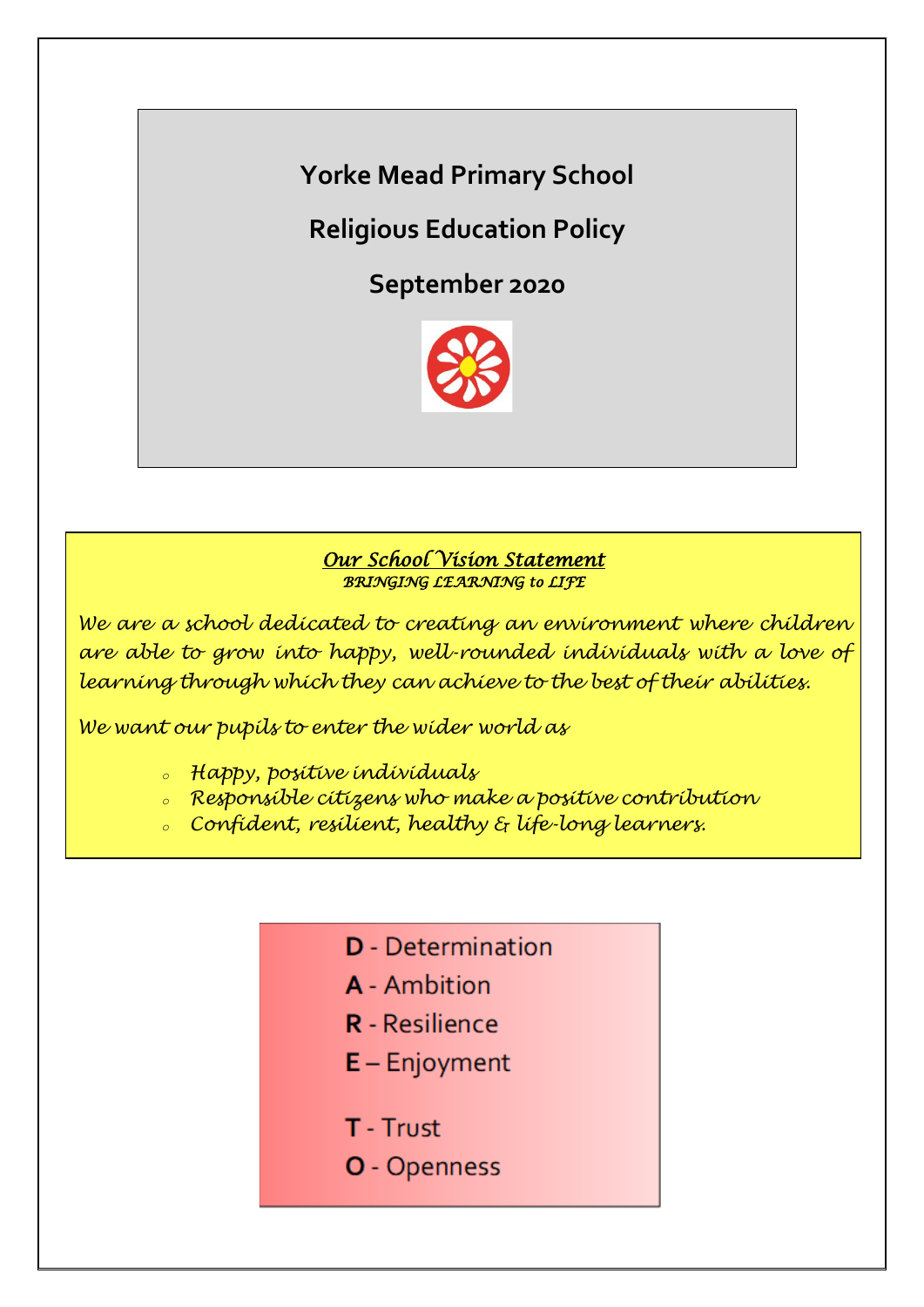# **Rationale and Ethos**

Religious Education is a compulsory subject within the National Curriculum and is relevant for living in the wider society that we live in today. It underpins the rich diversity in our communities and in teaching it, we are promoting social cohesion, respect and empathy.

RE is a subject that is to be valued in its own right. It works as part of a wider curriculum that helps to promote curiosity in children and helps to bring the big and ethical questions we have about life to the forefront.

RE is much more than teaching students about religion. RE teaches students how to understand their peers and community. (Teach:RE)

At Yorke mead we follow the Agreed Hertfordshire Agreed Syllabus for Religious Education 2017-2022 to help our pupils to gain an understanding of the 6 main religions, namely Christianity, Judaism, Islam, Hinduism, Sikhism and Buddhism. The curriculum also covers aspects of the Humanists beliefs as well as that of Atheists. We believe everyone has a right to have their beliefs listened to and respected by others.

# **Aims of the Curriculum at Yorke Mead**

The curriculum at Yorke Mead is intended to ensure each child:

- Develops high self-esteem, confidence and a true feeling of self-worth
- Develops a lively, enquiring mind and life skills so that he/she will have the ability to experiment, investigate, take risks, challenge, discriminate and make informed choices
- Is enriched, motivated and challenged by a broad and balanced curriculum and recognises the value of all areas of learning, including literature, sciences, the arts and humanities.
- Is valued for their individual contributions, recognises their role and develops a positive attitude towards everyone in the life of the school and community.
- Develops the positive skills and attitudes necessary to work both independently and collaboratively.
- Will be given equal opportunities to participate in all aspects of school life, with high expectations and ambition for every child and appropriate levels of challenge and support to enable them to achieve.
- Develops an understanding and respect for other races, cultures, gender, people with disabilities, religions and associated points of view.
- Understands the importance of and develops responsibility for keeping themselves physically and emotionally healthy
- Acquires a set of moral values and attitudes including honesty, respect, sincerity, trust and personal responsibility.
- Is supported in their spiritual, moral, social and cultural development
- Is equipped with the knowledge and cultural capital they need to succeed in life

# **Aims of the RE Curriculum**

*The* Hertfordshire Agreed Syllabus for RE states:

"The Hertfordshire Agreed Syllabus for RE aims to enable schools to achieve high quality Religious Education for all. Teaching needs to provide pupils with a systematic knowledge and undertraining about Christianity, principal religions and world views, which give life value. RE aims to enable pupils to become religiously and theologically literate so they can engage in life in an increasingly diverse society. It is not about telling pupils what religious views they should have but rather assists them in gaining shared human understanding, developing personal identity and searching for meaning in the context of evaluating different viewpoints."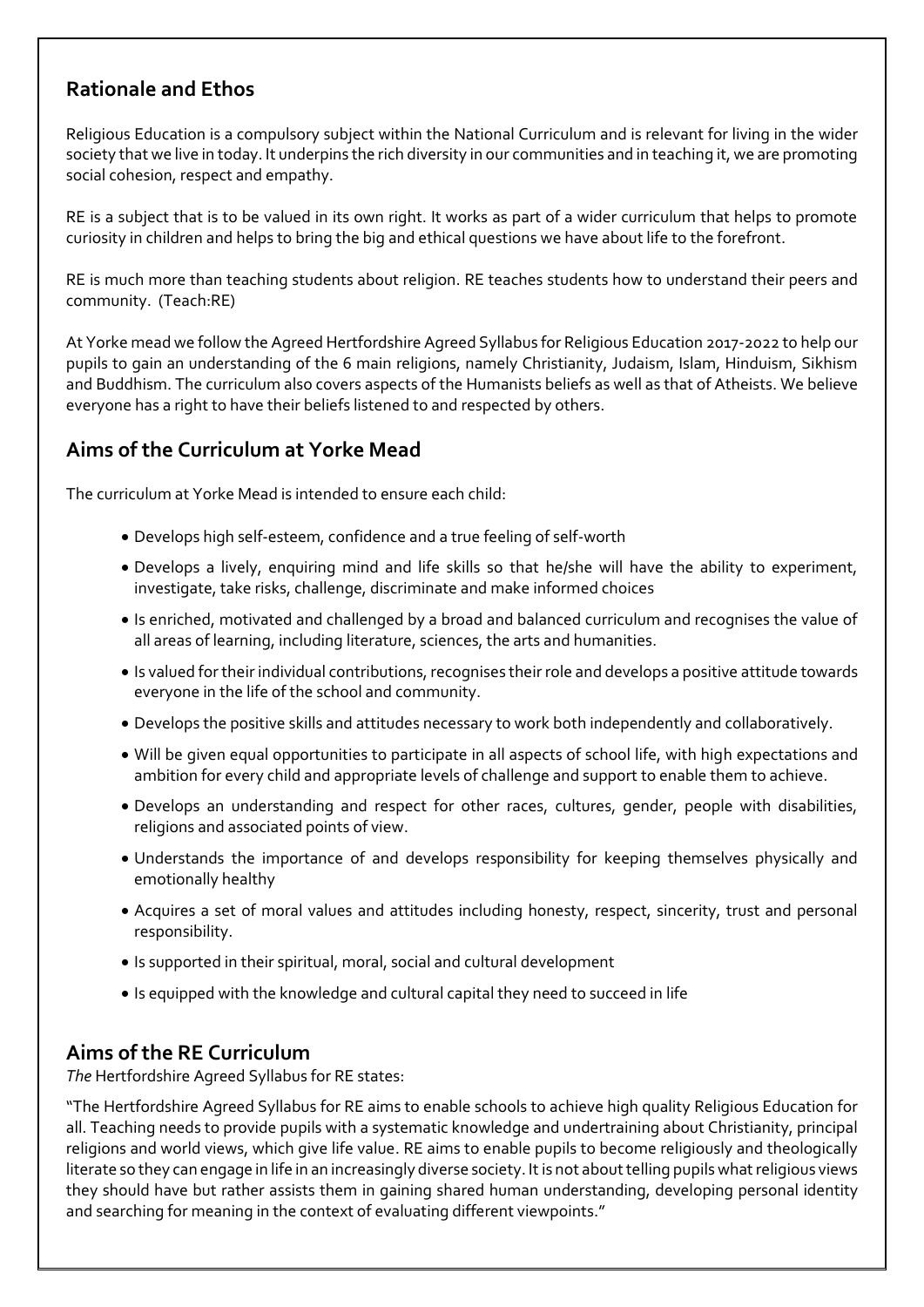#### Aims

The curriculum for RE aims to ensure that all pupils develop knowledge and understanding of **sources of wisdom** and their impact whilst exploring **personal critical responses**.

#### **A. Sources of wisdom and their impact:**

All pupils should:

- know, understand and explore the significance and impact of sacred texts, other sources of wisdom and ways of expressing meaning.
- express ideas and insights about the nature of beliefs, values and practices and their impact upon the identity of individuals and communities.
- recognise and explore the diversity which exists within and between religious traditions.

#### **B Personal and critical responses**

All pupils should:

- express with increasing discernment their personal reflections, critical responses and connections to faith and belief enquiring into philosophical, moral and ethical issues.
- engage with questions and answers offered by religions and worldviews concerning ultimate questions and human responsibility.
- develop the skills required to engage with others in dialogue and to cooperate in society with respect and compassion.

**At Yorke Mead we believe that RE both supports and strengthens what we aim to do in every aspect of school life. Our caring ethos and the value which we place on the development of the whole child; spiritually, morally, socially, culturally and intellectually, is reflected in the RE curriculum.** 

**RE provokes challenging questions about the ultimate meaning and purpose of life, beliefs about God, the self and the nature of reality, issues of right and wrong and what it means to be human. It challenges pupils to reflect on, consider, analyse, interpret and evaluate issues of truth, belief, faith and ethics and to communicate their responses.** 

# **Curriculum Design**

The Hertfordshire Agreed Syllabus for RE sets out programmes of study which are intended to allow maximum flexibility to schools and teachers. We have chosen to follow their suggested whole school approach following **the 8 key areas of RE** within each key stage which are:

- 1. Beliefs and practices
- 2. Sources of wisdom
- 3. Symbols and actions
- 4. Prayer, worship and reflection
- 5. Identity and belonging
- 6. Ultimate questions
- 7. Human responsibility and values
- 8. Justice and fairness.

(PLEASE NOTE: These 8 areas will be visited across each key stage. The document Religion for Today and Tomorrow is used as a supplementary non-statutory guidance published by Herts for Learning.)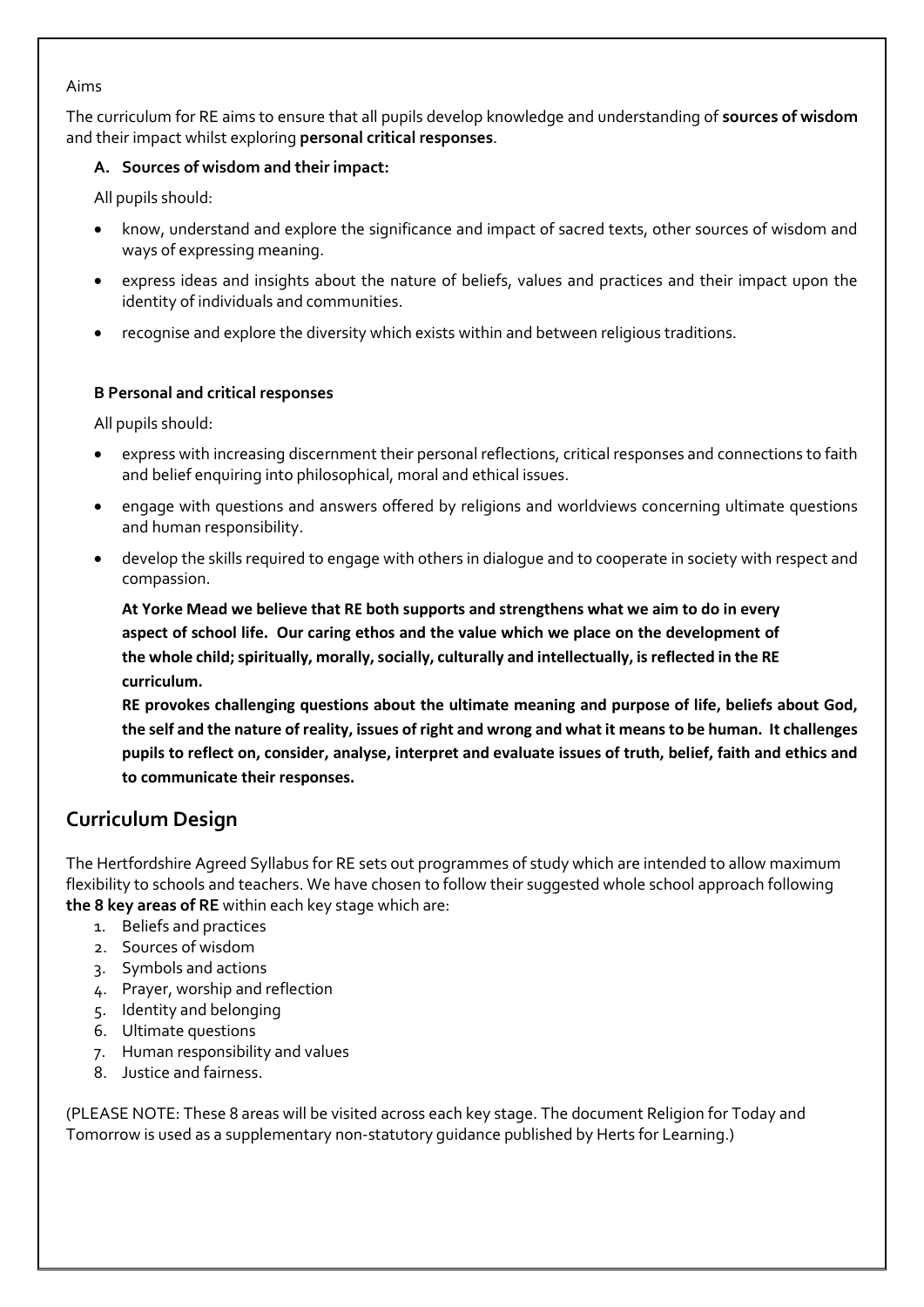**Below is an outline of what each age phase will cover.**

| <b>EYFS (Nursery and Reception)</b> | Children will encounter Christianity and religions and beliefs<br>represented in their class, school or local community. RE will support<br>a growing sense of the child's awareness of self, their own community<br>and their place within this.                                           |  |  |  |
|-------------------------------------|---------------------------------------------------------------------------------------------------------------------------------------------------------------------------------------------------------------------------------------------------------------------------------------------|--|--|--|
| Years 1 and 2                       | A minimum of 2 religions are to be studied. Christianity and at least one<br>other religion. Judaism and Islam are recommended (or the predominant<br>local religions and beliefs represented). Pupils may also learn from other<br>religions in thematic units.                            |  |  |  |
| Years $3$ and $4$                   | A minimum of 4 religions are to be studied. Christianity and at least 3<br>principal religions chosen from Buddhism, Hinduism, Judaism, Islam and                                                                                                                                           |  |  |  |
| Years $5$ and 6                     | Sikhism will be studies in depth. Recommended focus faiths for lower KS2<br>- Christianity (Islam, Hinduism, Sikhism). Recommended focus faiths for<br>upper ks2 - Christianity (Judaism, Buddhism). All 6 principle religions will<br>have been introduced or revisited by the end of ks2. |  |  |  |

## **How the RE curriculum meets the needs of children at Yorke Mead**

Yorke mead is set in a small town which is becoming increasingly diverse where there is an ever-growing presence of different backgrounds, cultures and religions. Children that attend Yorke Mead therefore have the advantage of drawing knowledge from its pupils as well as staff.

Yorke Mead children also have the opportunity to learn about RE from ways other than lessons taught in the classroom. For example, assemblies will be used to cover RE content as well inviting the local minister to talk ideas and themes from Christianity. Visits to places of worship from a variety of faiths are evident across the school and children gain a great deal of knowledge and understanding from these. There is also a themed India day in Year 1 which the children always look forward to as they explore certain practices and beliefs from the Hindu faith, which is complemented by a visit to the Neasden Temple in Wembley.

### **How the RE curriculum supports the development of children's reading**

RE is undoubtedly used to support the development of children's reading at Yorke Mead school. At one end, it begins from a basic level where children look at symbols of different faiths, thinking about why those pictures are used to represent each religion. At the other end children also have the opportunity to look at religious texts which includes stories that derive from them. These stories are often used in Literacy planning and we also use sets of books about each religion as a guided reading text. These are very useful contemporary non-fiction texts to explore with the children, which help to cover discussions about the features of this genre as well as covering the RE content. Children are invited to read them and as they have vocabulary from different languages, it encourages children to break up and decode new words drawing from their phonic knowledge. As well as this, children are often given key words as a point of reference to use for their work. They are also encouraged to read along when powerpoints are used in class, pausing where necessary to explore words they are unsure about.

# **How the RE curriculum supports children's spiritual, moral, cultural, social development RE by its nature, has an integral role to play in the development of SMSC development.**

**Spiritual –**

Through RE, children will reflect on their own beliefs, religious or otherwise, that helps them to build their spiritual perspective on life, but at the same time, emphasising the need to respect others for their different beliefs, feelings and values.

#### **Moral –**

For people who belong to a faith, religion can provide a moral compass as they live their daily lives. This will openup discussion, even for those who do not prescribe to a faith, to discuss and recognise the difference between right and wrong, using stories and everyday anecdotes to explore this concept. Children will also consider the laws of the land to see how legal boundaries can affect and guide one's idea of what is moral and what is not.

## **Cultural –**

The teaching of RE develops an awareness of different cultures that exist in this country, which will help to build cohesion in the school and the wider community. Children will respect one another's cultures, preparing them for life in a modern diverse Great Britain.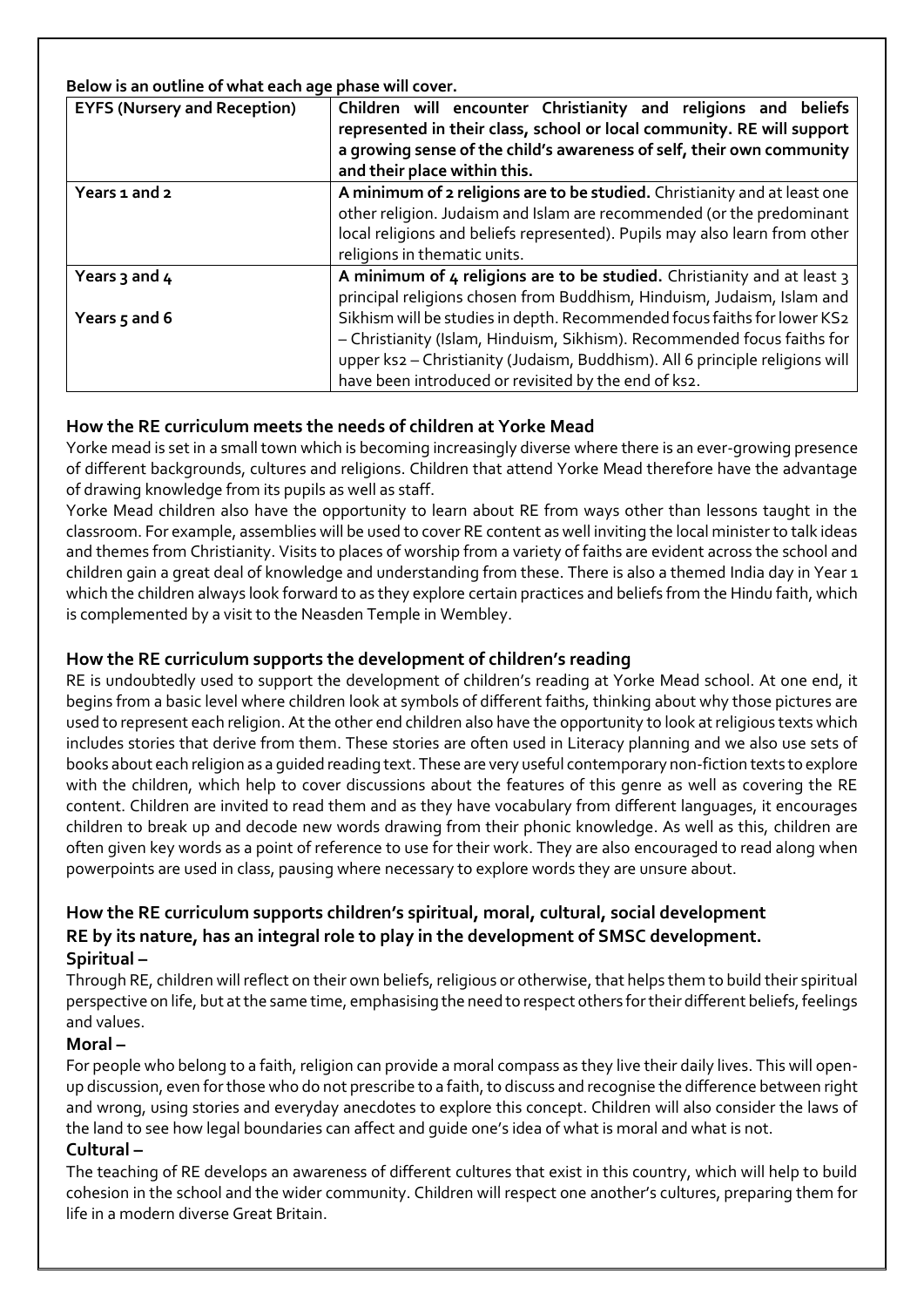#### **Social –**

Yorke Mead is becoming an increasingly diverse school helping to enrich the curriculum with first hand experience and knowledge from pupils that come from a wide range of religious, cultural, ethnic and socio-economic backgrounds. Children will work alongside their peers promoting tolerance and respect towards others helping to build a cooperative community within the school environment, and also as they enter wider society.

## **How the RE curriculum supports children's emotional well being**

A brief overview of how the RE curriculum supports the development of the whole child. Please read this in conjunction with the school document 'Personal Development at Yorke Mead'.

| <b>SMSC</b>                                               | <b>British Values</b>                             | <b>Character</b>                                                                                                                               | <b>Cultural Capital</b>                                                                                                            | 5 Ways to                                                                         |
|-----------------------------------------------------------|---------------------------------------------------|------------------------------------------------------------------------------------------------------------------------------------------------|------------------------------------------------------------------------------------------------------------------------------------|-----------------------------------------------------------------------------------|
| Spiritual, Moral, Social &<br><b>Cultural Development</b> | Democracy<br>Rule of law                          | <b>Education</b><br>The teaching of core                                                                                                       | Ofsted describe<br>this as                                                                                                         | <b>Wellbeing</b>                                                                  |
|                                                           | Individual liberty<br>Mutual respect<br>Tolerance | values:<br>trustworthiness,<br>respect, responsibility,<br>fairness, caring and<br>citizenship.<br>(Character Counts:<br>pillars of character) | "the essential<br>knowledge that<br>children need to be<br>educated<br>citizensto<br>prepare them for<br>their future<br>success." | Connect<br><b>Be active</b><br><b>Take notice</b><br><b>Keep learning</b><br>Give |
| <b>Children explore</b>                                   | These values are the                              | These core values                                                                                                                              | <b>RE</b> instils cultural                                                                                                         | <b>RE</b> connects                                                                |
| themes such as                                            | essence of RE                                     | undoubtedly                                                                                                                                    | capital within its                                                                                                                 | people from                                                                       |
| identity and                                              | teaching:                                         | underpin and                                                                                                                                   | curriculum, by                                                                                                                     | different walks of                                                                |
| belonging.                                                | Children will need to                             | overlap with the                                                                                                                               | encouraging                                                                                                                        | life, it talks about                                                              |
| <b>Develops respect for</b>                               | learn RE in a                                     | teaching of RE in the                                                                                                                          | children to                                                                                                                        | ways in which                                                                     |
| different cultures,                                       | democratic                                        | classroom.                                                                                                                                     | express                                                                                                                            | one can look                                                                      |
| faiths and beliefs.                                       | classroom, with set                               | <b>RE</b> strives to                                                                                                                           | themselves as a                                                                                                                    | after one's body,                                                                 |
| <b>Preparation for</b>                                    | class rules for                                   | promote the growth                                                                                                                             | respectful                                                                                                                         | taking notice to                                                                  |
| living in an                                              | sensible debate and                               | of one's character                                                                                                                             | member of                                                                                                                          | appreciate                                                                        |
| increasingly diverse                                      | discussion allowing                               | and to develop into                                                                                                                            | society and at the                                                                                                                 | kindness from                                                                     |
| <b>Great Britain,</b>                                     | individuals to                                    | someone who is a                                                                                                                               | same time                                                                                                                          | others, to keep                                                                   |
|                                                           | express their views in                            | good citizen                                                                                                                                   | "appreciating                                                                                                                      | learning about                                                                    |
|                                                           | a safe, talking with                              | exhibiting these                                                                                                                               | human creativity                                                                                                                   | different faiths as                                                               |
|                                                           | their peers in a                                  | values in the wider                                                                                                                            | and                                                                                                                                | long as they are                                                                  |
|                                                           | respectful way,                                   | world.                                                                                                                                         | achievement."                                                                                                                      | present in our                                                                    |
|                                                           | tolerating beliefs                                |                                                                                                                                                |                                                                                                                                    | world and                                                                         |
|                                                           | that maybe different                              |                                                                                                                                                |                                                                                                                                    | promote a                                                                         |
|                                                           | to their own.                                     |                                                                                                                                                |                                                                                                                                    | culture of giving                                                                 |
|                                                           |                                                   |                                                                                                                                                |                                                                                                                                    | for the                                                                           |
|                                                           |                                                   |                                                                                                                                                |                                                                                                                                    | betterment of                                                                     |
|                                                           |                                                   |                                                                                                                                                |                                                                                                                                    | others through                                                                    |
|                                                           |                                                   |                                                                                                                                                |                                                                                                                                    | time and charity.                                                                 |

# **Organisation and planning**

#### **Organisation**

At Yorke Mead we value the team approach and with this in mind we aim to group subjects together so that consistency across similar subjects is maintained as far as possible. This also means subject leaders are not working in isolation.

RE is part of the *EXPLORE* team along with Geography and History*.*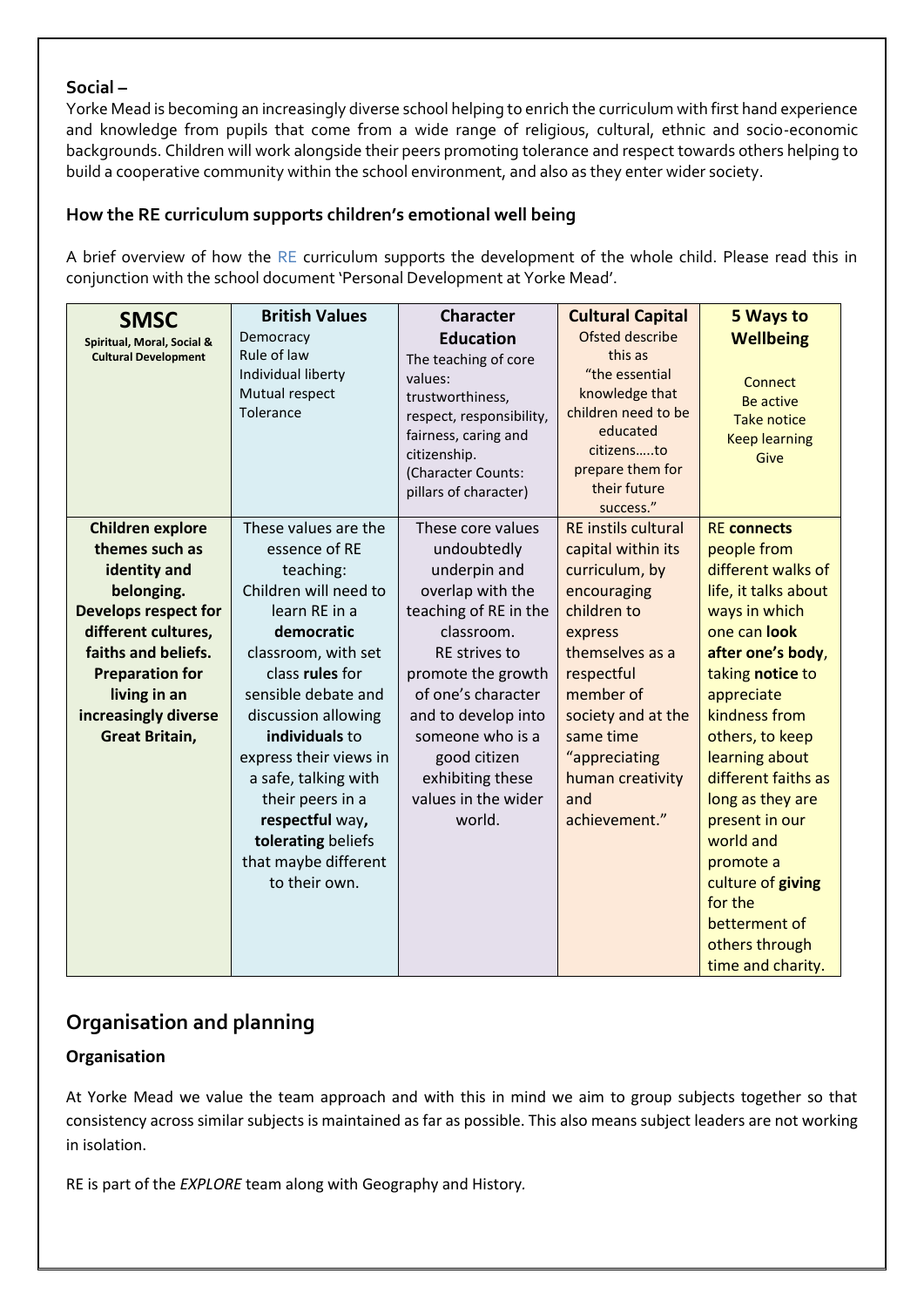At Yorke mead we follow the Herts Agreed Syllabus of RE 2017-2022.

The approach taken for the RE curriculum is based around 8 key areas of learning which aim to "enable pupils to develop knowledge and understanding of sources of wisdom and their impact whilst exploring personal and critical responses." (Herts Agreed Syllabus of RE)

The eight areas are: beliefs and practices, sources of wisdom, symbols and actions, prayer worship and reflection, identity and belonging, ultimate questions, human responsibility and values, and justice and fairness.

We also refer to the recommended non-statutory additional guidance called **Religion for Today and Tomorrow** which provides questions and ideas to develop learning at each key stage.

#### **Planning –**

Teachers at Yorke Mead are provided with a broad long term plan by Herts Agreed Syllabus outlining the curriculum content and learning intentions to be covered throughout the year. It is the teacher's job to outline the delivery of this curriculum in a detailed medium term plan, which may be paper format or powerpoint in style depending on the preference of the teacher. There is no need for teachers to produce individual lesson plans for subjects other than English and Maths, which again may



be paper or power point format. The purpose of this is to manage workload of the teachers and to ensure that time spent on planning is the most purposeful it can be to meet the needs of the teachers and the children.

In planning units of work teachers are mindful of the **Bloom's Taxonomy,** recognising that we cannot expect children to apply or analyse skills or knowledge unless we have given them time to both remember and understand this. Bloom's also supports differentiation of learning within the curriculum.

#### **Progression and Sequence of Learning**

In order to ensure that our aims are met and the Programme of Study is covered at each key stage the school follows *The Herts Agreed Syllabus T*he enquiry based approach set out in 'Religion for Today and Tomorrow' nonstatutory guidance supporting the Hertfordshire Agreed Syllabus of Religious Education 2017-2022/ some additional elements of the previous Hertfordshire Primary Scheme of Work for RE (2012-2017) have been retained/ we draw upon to resources provided by the Understanding Christianity project. Our long-term planning builds-in coverage of and progression in both the content and concepts outlined in the eight key areas of learning. Our schemes of work ensure that pupils have encountered and explored the religions through the EYFS and Key Stage/s 1 and 2. We have used a combination of teaching RE through the creative curriculum, RE days and as a separate

#### **Early Years**

All aspects of our curriculum for Key Stage One and Two build from the Early Years curriculum, which is centred around the needs and interests of the Early Years children at Yorke Mead. Whilst this policy is relevant to all stages of education at Yorke Mead it is essential this is read in conjunction with the EYFS policy.

This RE curriculum policy should be read in conjunction with the following policies:

- Yorke Mead curriculum policy
- Teaching and Learning Policy
- Early Years Foundation Stage (EYFS) Policy
- Personal development at Yorke Mead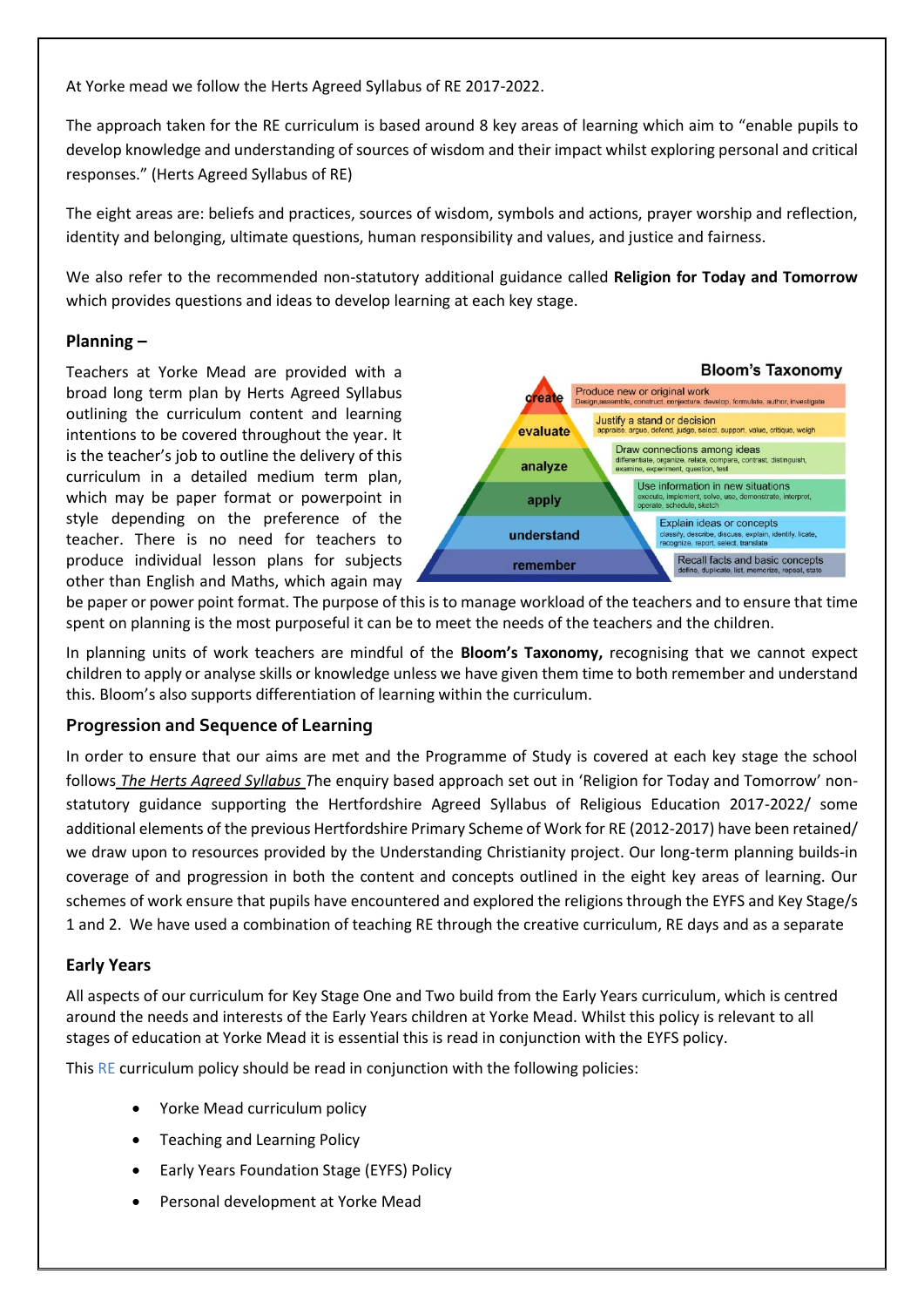## **Assessment for Learning**

**Assessment has two main functions: as a guide to planning (i.e. assessment for learning); and in order to summarise what a pupil has learned (i.e. assessment of learning). The former should be used at all times to inform planning. The latter will be used more usually when report writing or preparing for consultation meetings with parents. Teachers will be able to monitor the progress of the children within a lesson and use the plenary time to explore unanswered questions or allow further discussion if necessary.** 

**Teachers will also use the 'I can…' skills assessment sheet to help them consider where the children need to go next and feed this back to the next class teacher as well as the RE subject leader at the end of the summer term, which will be used to inform future RE planning.** 

The relevant subject leader will monitor how RE work is recorded in books and also monitor if RE is evident in any displays around the class/school to reinforce to children that RE is a valued subject within the curriculum. The subject leader will also use the following ways to assess the teaching of RE in the school:

- Learning walks
- Planning scrutiny
- Monitoring work (possibly through observations or book scrutiny)
- Pupil voice
- Discussions with staff
- Analysis and moderation of assessment data collected from class teachers.

At the end of the academic year, the RE subject leader will collect in the 'I can…' assessment sheets from across the key stages and calculate the number of children who are working *above*, *at* and *below* ARE. This information will inform teacher the children who are likely to require greater depth questioning, as well as those who will require support in future RE lessons. Teachers will also be aware of those children who need help to reach the next level.

## **Inclusion**

Teachers set high expectations for all pupils. They will use appropriate assessment to set ambitious targets and plan challenging work for all groups, including:

- Currently higher attaining pupils
- Pupils with low prior attainment
- Pupils from disadvantaged backgrounds
- Pupils with SEN
- Pupils with English as an additional language (EAL)

Teachers will plan lessons so that pupils with SEND can study every National Curriculum subject, wherever possible, and ensure that there are no barriers to every pupil achieving.

Teachers will also take account of the needs of pupils whose first language is not English. Lessons will be planned so that teaching opportunities help pupils to develop their English, and to support pupils to take part in all subjects.

Further information can be found in our statement of equality information and objectives, and in our SEN policy and information report.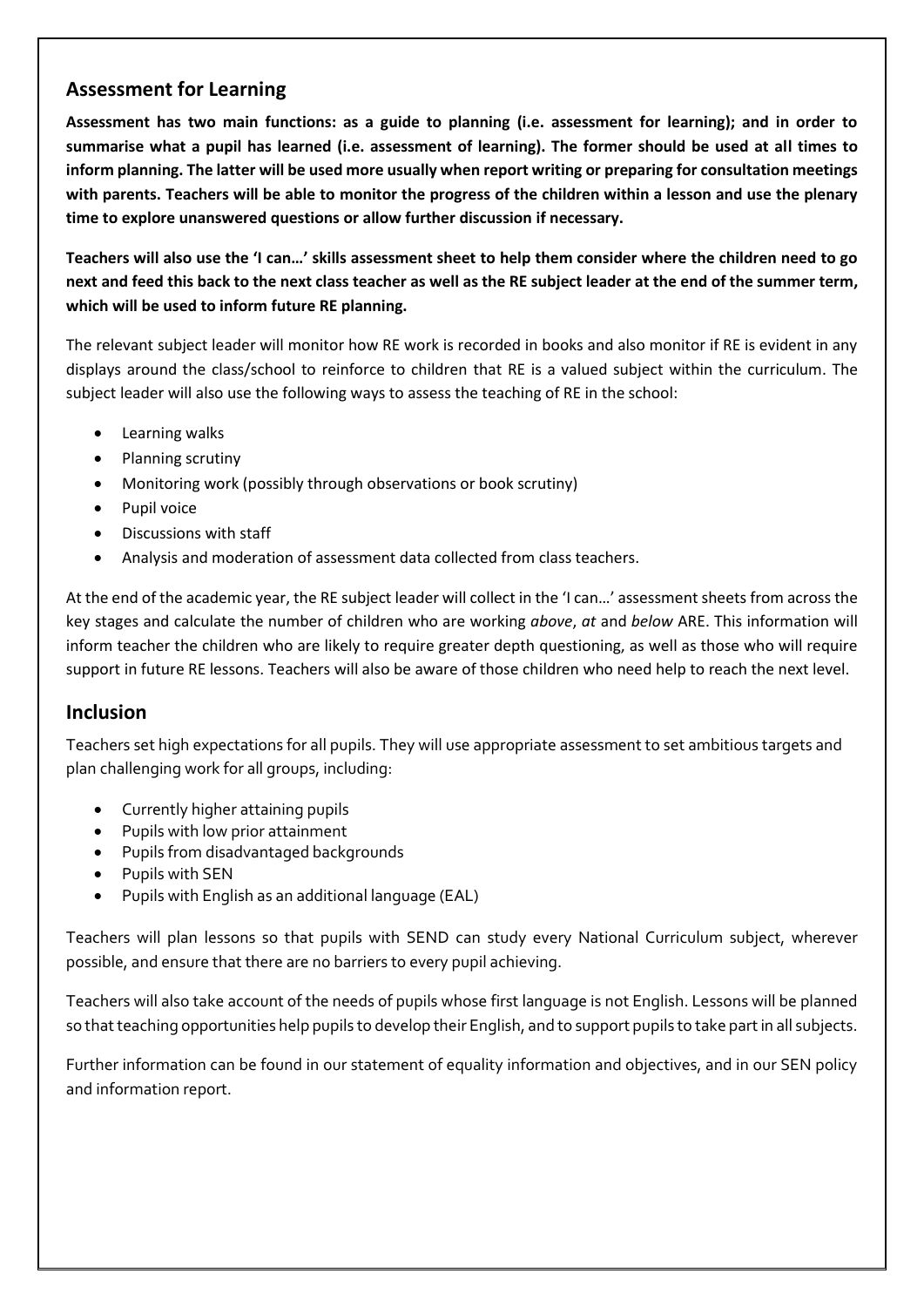# **Safeguarding and Safe Practise**

In all areas, at all times, staff at Yorke Mead are aware of safeguarding responsibilities and health and safety. Some aspects of learning naturally require greater need to be aware of planning for safe practise than others. Where there is any form of risk to children staff will have completed a risk assessment to manage this risk and ensure procedures minimise or remove the risk. The school has a number of generic risk assessments to cover those aspects where risk will be evident at all times such:

- *1. Working with potentially hazardous equipment e.g. scissors.*
- *2. School trips*

There are times when children may be more likely to disclose a safeguarding concern, for example as part of RE children will consider the themes of **Identity and belonging** , **ultimate questions** and **Justice and Fairness** Should there be a concern or disclosure from a pupil, staff will always follows the school safeguarding policy.

# **The role of the** RE **subject leader**

Subject Leaders will ensure that the school curriculum is implemented in accordance with this policy and specific subject and that:

- All required elements of the RE curriculum have aims and objectives which reflect the aims of the school and indicate how the needs of individual pupils will be met.
- Long term planning is available for RE to support individual teachers in their planning
- The amount of time provided for teaching RE is adequate and the curriculum meets the aims and objectives for each year group.
- Standards within the RE are monitored, meet the expectations and that the head teacher and phase leader is informed of any concerns around this.
- Resources required to deliver the RE curriculum are available and accessible to staff.
- The policy and practise within RE is updated to reflect current educational research in consultation with the Head teacher, SLT and governors.
- Supporting staff to have the pedagogical understanding necessary to successfully teach the RE curriculum, and any required training is brought to the attention of the senior leadership team.
- The school's procedures for assessment meet all legal requirements
- Where appropriate, the individual needs of some pupils are met by permanent or temporary disapplication from all or part of the National Curriculum, allowing the most appropriate individual curriculum needs to be met in consultation with the Head teacher and school SENDCo.
- Proper provision is in place for pupils with different abilities and needs, including children with SEND policies.
- Link governors are kept up to date with policies and procedures linked to RE.

**This policy should be read in conjunction with the Yorke Mead Curriculum Policy. The following sections are as listed within this policy:** 

- **Legislation**
- **Roles and responsibilities**
- **Monitoring, reporting and evaluation**

#### **Policy Review**

This policy will be reviewed every three years by the headteacher, senior leadership team and governor curriculum team. At every review, the policy will be shared with the full governing board.